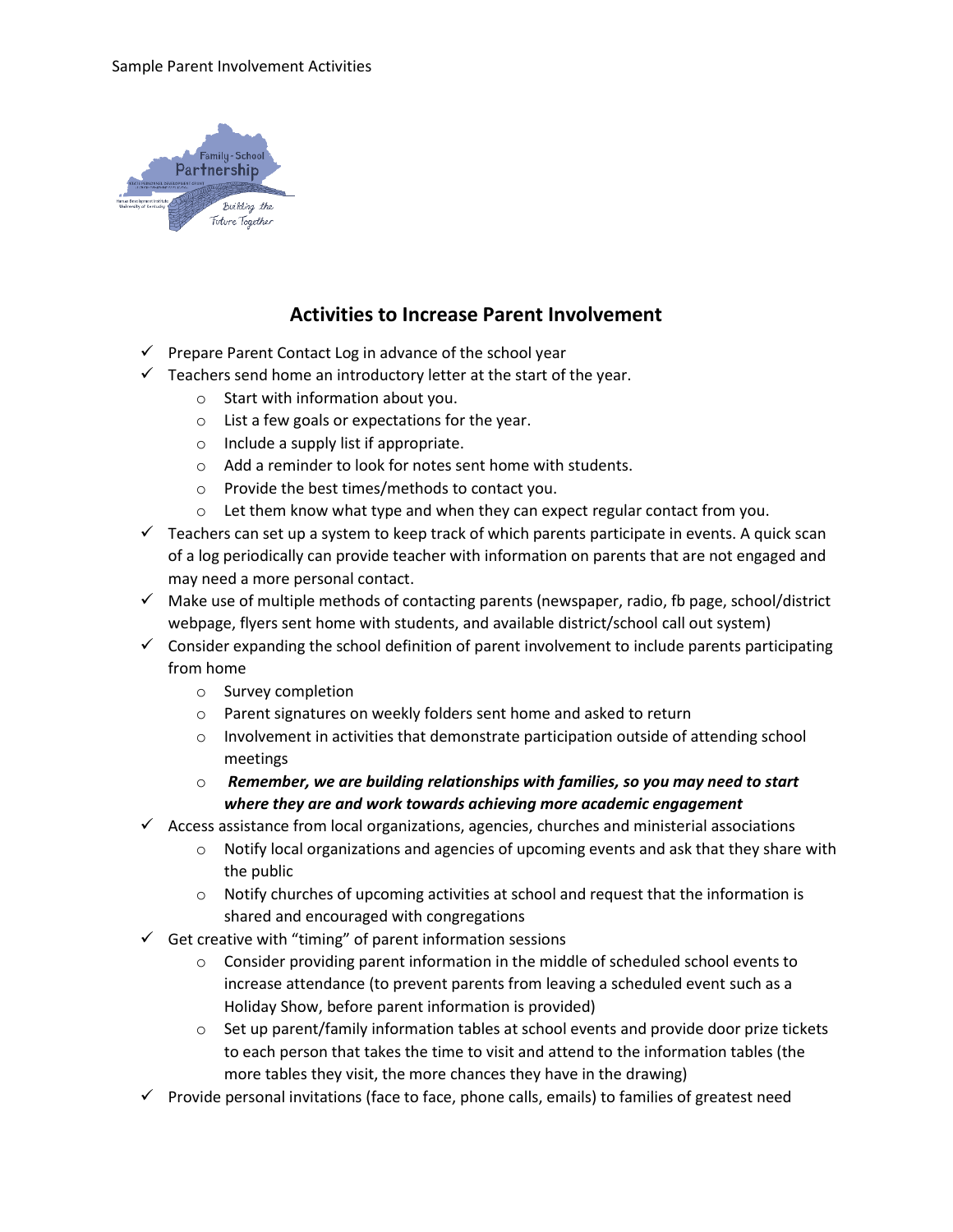- $\checkmark$  Consider making home visits to specific families to begin building relationships
- ✓ Concentrate efforts on families with younger children (Early Learners) to try and build active engagement from the start
- $\checkmark$  Acknowledge parent volunteers for their contributions (newspaper, fb, etc.)
	- $\circ$  Parents want to be appreciated and can be encouraged to participate when they see others receiving recognition
	- $\circ$  Consider showcasing a different parent volunteer in each newsletter or on a monthly fb post
- $\checkmark$  Develop "make and take workshops" for parents to help create materials they can use with their children in the home (and demonstrate how to use those materials effectively)
- $\checkmark$  Teachers provide ways for parents to extend learning in the home through naturally occurring activities
	- o Provide vocabulary lists to post on the refrigerator and use opportunities at home to practice
	- $\circ$  Ask parents to practice reading with their child or have their child read to family members
	- $\circ$  Provide specific suggestions of ways parents can extend learning at home (use activities such as sorting clothes in laundry by color, matching socks, assisting with measuring ingredients in recipes
	- $\circ$  Share behavioral expectations and ask parents to help practice these skills at home
	- o *Your staff can add many ideas to this list*
- ✓ Incorporate any of the above suggestions into scheduled *Family Reading Nights*

## **Additional Suggestions**

- ✓ Schedule a *Technology Night* in conjunction with a Parent/Teacher Meeting
	- $\circ$  When parents arrive, have them sign up for a specific time during the evening to use a computer with their child to see programs that are used at school. Children love to demonstrate what they have learned so it may be a good family engagement moment.
	- $\circ$  Set up tables with parent information, demonstration of curriculum/content activities, etc., so parents can visit each table while they await computer time
	- $\circ$  This could be a good time to ask parents to provide information on special skills or talents they may have that they could share with others. (Do you have artists, craftsmen, story tellers, gifted cooks, gardeners, in your community that could be a good resource to others? This information could even be used to find parents willing to be highlighted for their talents in newsletters or on your fb page.
	- o *Again, you are working on building relationships and often people react positively to personal acknowledgement and recognition for their skills. Parents sometimes see school staff as "educated people that they have little in common with". Showing respect and recognition for their skills can go a long way toward building solid relationships.*
- $\checkmark$  Consider inviting parents with special skills to demonstrate those skills at meetings held through your Family Resource Center. Start out simple, for example, invite parents to an event where